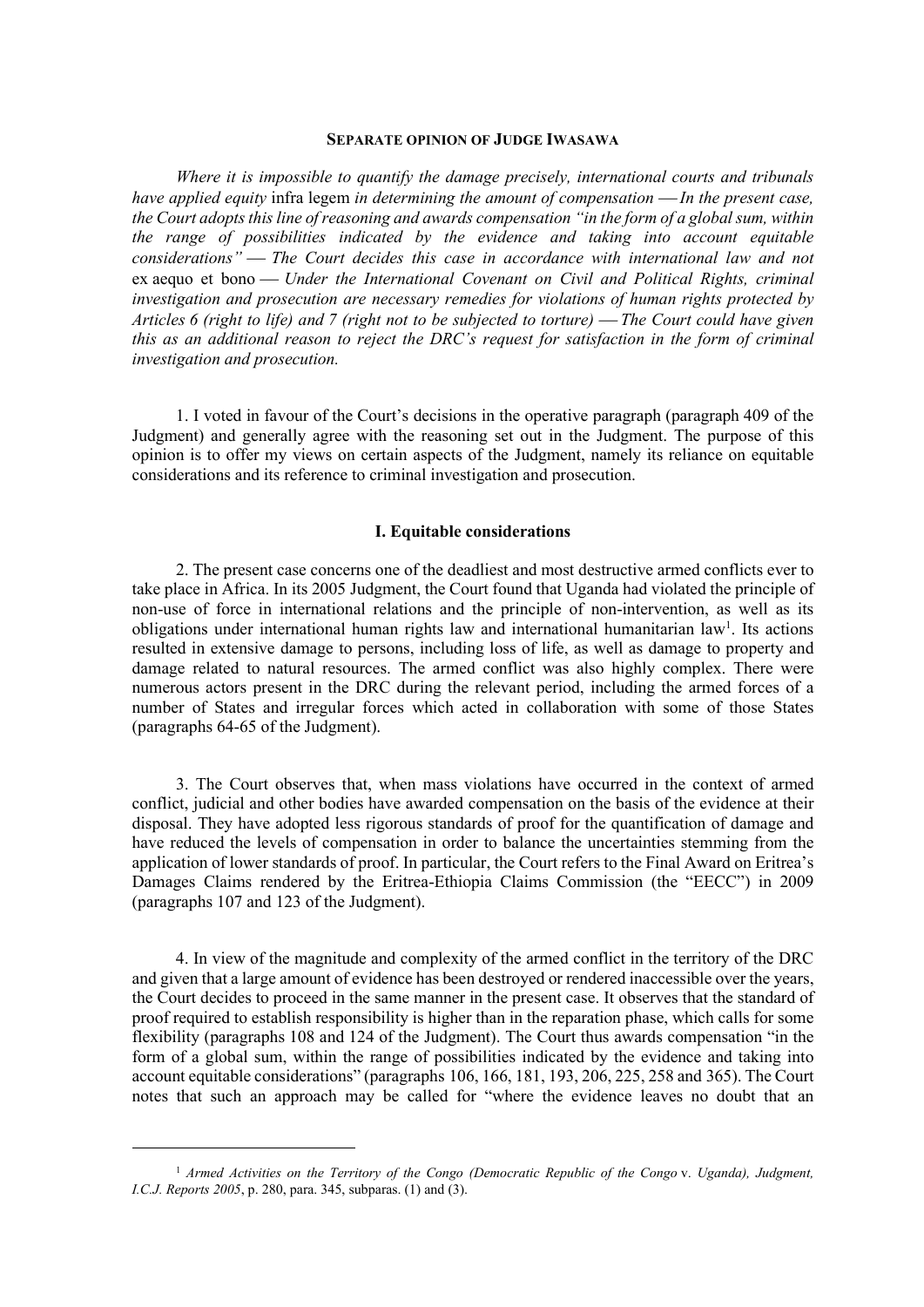internationally wrongful act has caused a substantiated injury, but does not allow a precise evaluation of the extent or scale of such injury" (paragraph 106).

5. It should be emphasized that, in adopting this approach, the Court does not decide this case *ex aequo et bono* (Article 38, paragraph 2, of the Statute of the Court), as the Parties have not authorized it to do so. It decides this dispute "in accordance with international law" (Article 38, paragraph 1), determining the global sum on the basis of the legal principles and rules applicable to the assessment of reparations. While the Court, as a court of law, is obligated to quantify the damage based on the evidence before it, it is equally justified in taking into account equitable considerations.

6. In *Frontier Dispute (Burkina Faso/Republic of Mali)*, the Chamber of the Court acknowledged that it could not decide the case *ex aequo et bono* because the parties had not authorized it to do so. Nonetheless, it declared that it would have regard to "equity *infra legem*", describing it as "that form of equity which constitutes a method of interpretation of the law in force, and is one of its attributes"[2](#page-1-0) . Equity *infra legem*, or equity under the law, refers to the power of courts to select from among possible interpretations of the law the one which achieves the most equitable result. International courts have the inherent power to apply equity *infra legem* without the specific authorization of the parties.

7. In *Frontier Dispute*, the Chamber recalled, in support of its position, a passage from the *Fisheries Jurisdiction* Judgments, in which the Court, urging the parties to negotiate an "equitable apportionment" of the fishing resources, stated: "It is not a matter of finding simply an equitable solution, but an equitable solution derived from the applicable law."<sup>[3](#page-1-1)</sup>

8. In *Fisheries Jurisdiction*, the Court in turn referred to its Judgment in the *North Sea Continental Shelf* cases, in which it observed that rules of law on the delimitation of adjacent continental shelves were to be applied on a foundation of general precepts of justice and good faith, and stated that "it is not a question of applying equity simply as a matter of abstract justice, but of applying a rule of law which itself requires the application of equitable principles"[4](#page-1-2) . It further stressed:

"Whatever the legal reasoning of a court of justice, its decisions must by definition be just, and therefore in that sense equitable. Nevertheless, when mention is made of a court dispensing justice or declaring the law, what is meant is that the decision finds its objective justification in considerations lying not outside but within the rules, and in this field it is precisely a rule of law that calls for the application of equitable principles. There is consequently no question in this case of any decision *ex aequo et bono*"[5](#page-1-3) .

In *Continental Shelf (Tunisia/Libyan Arab Jamahiriya)*, the Court further explained the function of equitable principles as follows:

"[T]he legal concept of equity is a general principle directly applicable as law . . . [W]hen applying positive international law, a court may choose among several possible

<sup>2</sup> *Frontier Dispute (Burkina Faso/Republic of Mali), Judgment, I.C.J. Reports 1986*, pp. 567-568, para. 28.

<span id="page-1-1"></span><span id="page-1-0"></span><sup>3</sup> *Fisheries Jurisdiction (United Kingdom* v. *Iceland; Federal Republic of Germany* v. *Iceland), Merits, Judgment, I.C.J. Reports 1974*, p. 33, para. 78; p. 202, para. 69.

<span id="page-1-3"></span><span id="page-1-2"></span><sup>4</sup> *North Sea Continental Shelf (Federal Republic of Germany/Denmark; Federal Republic of Germany/Netherlands), Judgment, I.C.J. Reports 1969*, pp. 46-47, para. 85.

<sup>5</sup> *Ibid.*, p. 48, para. 88.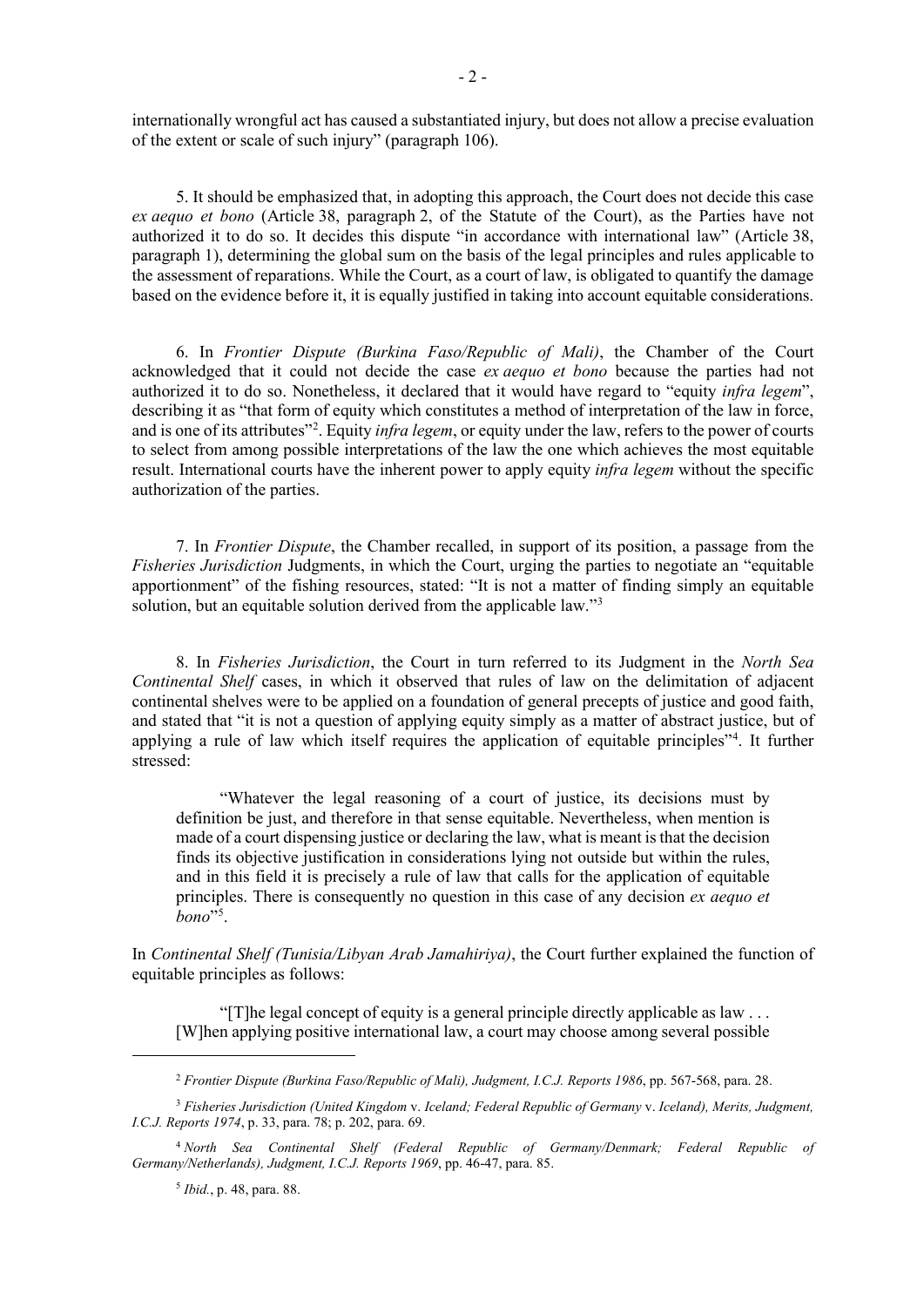interpretations of the law the one which appears, in the light of the circumstances of the case, to be closest to the requirements of justice. Application of equitable principles is to be distinguished from a decision *ex aequo et bono* . . . [The Court] is bound to apply equitable principles as part of international law"<sup>[6](#page-2-0)</sup>.

As these cases demonstrate, the equitable principles used by the Court in the context of maritime delimitation are a form of equity *infra legem*[7](#page-2-1) .

9. Similarly, having regard to equitable considerations in determining the amount of compensation, as the Court has done in the present case, is an application of equity *infra legem*, not a decision *ex aequo et bono*. This is also attested to by the Court's Advisory Opinion in *Judgments of the Administrative Tribunal of the ILO upon Complaints Made against UNESCO*. In that case, the Executive Board of UNESCO alleged that the validity of the judgments of the ILO Administrative Tribunal was vitiated by excess of jurisdiction "on the ground that it awarded compensation *ex aequo et bono*"[8](#page-2-2) . The ILO Tribunal had stated in its judgment "[t]hat redress [would] be ensured *ex aequo et bono* by the granting to the complainant of the sum set forth below"[9](#page-2-3) . It was unfortunate that the Tribunal used the expression *ex aequo et bono* because it was in fact applying equity *infra legem*. The Court explained this point as follows:

"It does not appear from the context of the judgment that the Tribunal thereby intended to depart from principles of law. The apparent intention was to say that, as the precise determination of the actual amount to be awarded could not be based on any specific rule of law, the Tribunal fixed what the Court, in other circumstances, has described as the true measure of compensation and the reasonable figure of such compensation"<sup>10</sup>.

10. In many cases where it has been impossible to quantify the damage precisely, international tribunals have applied equity *infra legem* in determining the amount of compensation. They have done so when the treaty establishing the tribunal authorized it to decide in accordance with "equity" or to award "equitable compensation"<sup>[11](#page-2-5)</sup>. However, even when they were not explicitly given

<span id="page-2-3"></span><span id="page-2-2"></span><sup>8</sup> *Judgments of the Administrative Tribunal of the ILO upon Complaints Made against UNESCO, Advisory Opinion, I.C.J. Reports 1956*, p. 100.

<sup>9</sup> *Ibid.*

<sup>10</sup> *Ibid.*, referring to *Corfu Channel*, fn. 18 below.

<sup>6</sup> *Continental Shelf (Tunisia/Libyan Arab Jamahiriya), Judgment, I.C.J. Reports 1982*, p. 60, para. 71.

<span id="page-2-1"></span><span id="page-2-0"></span><sup>7</sup> See also *Delimitation of the Maritime Boundary in the Gulf of Maine Area (Canada/United States of America), Judgment, I.C.J. Reports 1984*, p. 278, para. 59, p. 303, para. 123; *Continental Shelf (Libyan Arab Jamahiriya/Malta), Judgment, I.C.J. Reports 1985*, pp. 38-39, para. 45; *Maritime Delimitation in the Area between Greenland and Jan Mayen (Denmark* v. *Norway), Judgment, I.C.J. Reports 1993*, p. 62, para. 54; *Delimitation of the Continental Shelf (United Kingdom/France), Decision of 30 June 1977*, United Nations, *Reports of International Arbitral Awards (RIAA)*, Vol. XVIII, pp. 45-46, para. 70, pp. 47-48, para. 75.

<span id="page-2-5"></span><span id="page-2-4"></span><sup>11</sup> E.g. *Affaire Yuille, Shortridge et Cie (Portugal* contre *Royaume-Uni), décision du 21 octobre 1861*, in A. Lapradelle and N. Politis, *Recueil des arbitrages internationaux*, Vol. II (1855-1872), 1923, p. 108; *Affaire des propriétés religieuses (France, Royaume-Uni, Espagne* contre *Portugal), décision du 2 septembre 1920*, *RIAA*, Vol. I, p. 16; *John Gill (Great Britain)* v. *United Mexican States, Decision of 19 May 1931, RIAA*, Vol. V, p. 162, para. 12; *Dennis J. and Daniel Spillane (Great Britain)* v. *United Mexican States, Decision of 3 August 1931*, *RIAA*, Vol. V, p. 290, para. 7. Some tribunals used the expression *ex aequo et bono* in doing so, e.g. *The Orinoco Steamship Company Case (United States of America/Venezuela), Decision of 25 October 1910*, *RIAA*, Vol. XI, p. 240; *Norwegian Shipowners' Claims (Norway* v. *U.S.A.), Decision of 13 October 1922, RIAA*, Vol. I, p. 339.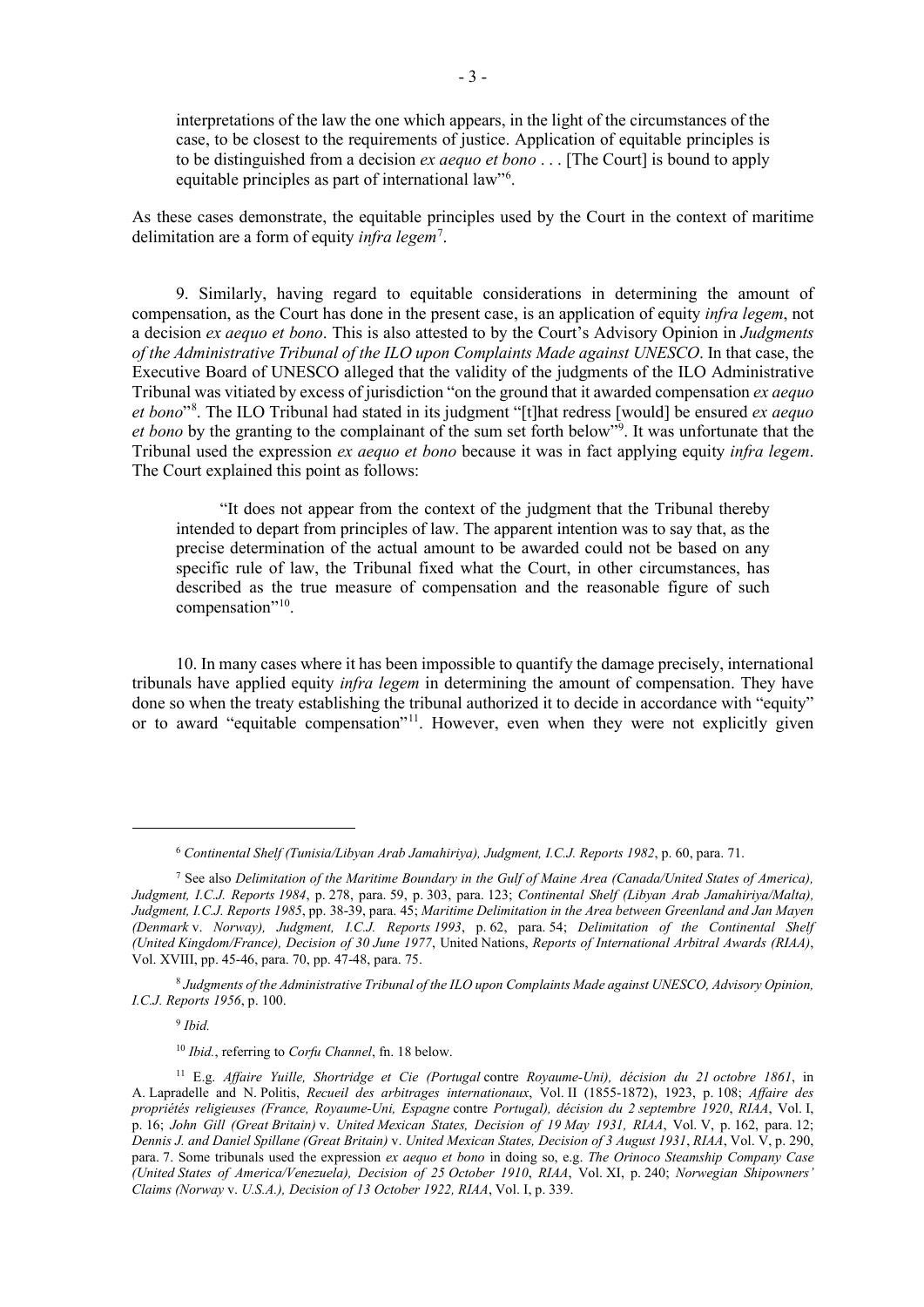authority to decide in accordance with "equity", they have not hesitated to apply equity *infra legem* in determining the amount of compensation $12$ .

In the *Loan Agreement between Italy and Costa Rica* arbitration, the Arbitration Agreement provided that the arbitral tribunal should decide the dispute "in accordance with the relevant rules of international law", pursuant to Article 33 of the Permanent Court of Arbitration Optional Rules for Arbitrating Disputes between Two States, which, in the tribunal's words, "mirrors the well-known Article 38 of the Statute of the International Court of Justice on the sources of *jus gentium*["13](#page-3-1). The tribunal relied on equity *infra legem* in determining the global sum of compensation in this case, noting that:

"[t]he Arbitral Tribunal is called upon . . . to assess the global sum due . . . under the relevant rules of international law, and in particular the equitable principles deriving from the notion of justice, which govern international judicial and arbitral practice, taking account of all the circumstances<sup>"[14](#page-3-2)</sup>.

It emphasized that it was not deciding *ex aequo et bono*, stating that:

"public international law is traditionally imbued with, or influenced by, equitable principles as modes of applying a rule *infra legem*, entailing the tangible adaptation of a norm to the particular circumstances of the case . . . It is important to avoid any confusion here between the role of equitable considerations within the system of applicable law and a decision *'ex aequo et bono'*, which 'is something quite different"<sup>[15](#page-3-3)</sup>.

11. As concerns the EECC, Article 5, paragraph 13, of the 2000 Algiers Agreement, which established the Commission, provided: "In considering claims, the Commission shall apply relevant rules of international law. The Commission shall not have the power to make decisions *ex aequo et bono*."[16](#page-3-4) In examining the compensation claims, the EECC recognized the difficulties associated with questions of proof, the evidence often being uncertain or ambiguous. Accordingly, it determined "the appropriate compensation for each . . . violation", which "requir[ed] exercises of judgment and

<span id="page-3-0"></span><sup>12</sup> E.g. *Affaire de l'attaque de la caravane du Maharao de Cutch (Royaume-Uni* contre *Ethiopie), décision du 7 octobre 1927, RIAA*, Vol. II, p. 826; *Affaire Chevreau (France* contre *Royaume-Uni)*, *décision du 9 juin 1931, RIAA*, Vol. II, p. 1139; *Trail Smelter Case (United States of America/Canada)*, *Decision of 11 March 1941, RIAA*, Vol. III, pp. 1938-1939; *LIAMCO* v. *Libya*, *Decision of 12 April 1977, International Law Reports (ILR)*, Vol. 62, pp. 150-151. Some tribunals also used the expression *ex aequo et bono* in these cases, e.g. *Affaire Lacaze (France* contre *Argentine)*, *décision du 19 mars 1864*, in Lapradelle and Politis, *op. cit.*, p. 298; *Sapphire International Petroleums Ltd.* v. *National Iranian Oil Company, décision du 15 mars 1963, ILR*, Vol. 35, pp. 189-190.

<span id="page-3-1"></span><sup>13</sup> *Loan Agreement between Italy and Costa Rica (Dispute Arising under a Financial Agreement), Decision of 26 June 1998, RIAA*, Vol. XXV, p. 56, para. 16. *[This and all subsequent excerpts from the tribunal's decision have been translated by the Registry.]*

<sup>14</sup> *Ibid.*, pp. 74-75, para. 76.

<span id="page-3-3"></span><span id="page-3-2"></span><sup>15</sup> *Ibid.*, pp. 72-73, paras. 69-70, citing Judge Fitzmaurice, who stated that "[d]eciding a case on the basis of *rules* of equity . . . is something quite different from giving a decision *ex aequo et bono*". *Barcelona Traction, Light and Power Company, Limited (New Application: 1962), (Belgium* v. *Spain), Second Phase, Judgment, I.C.J. Reports 1970*, separate opinion of Judge Sir Gerald Fitzmaurice, p. 85, para. 36 (emphasis in the original). The original French of this part of the tribunal's decision reads as follows:

<sup>&</sup>quot;le droit international public est traditionnellement imprégné de, ou influencé par, des principes équitables comme modalités d'application *infra legem* de la règle, impliquant l'adaptation concrète d'une norme aux particularités de l'espèce . . . II convient d'éviter ici une confusion entre ce rôle des considérations équitables relevant du système de droit applicable, d'une part, et le cas de la décision 'ex aequo et bono', qui sont 'deux choses entièrement différentes'".

<span id="page-3-4"></span><sup>&</sup>lt;sup>16</sup> Agreement between the Government of the State of Eritrea and the Government of the Federal Democratic Republic of Ethiopia, 12 Dec. 2000, UN doc. A/55/686–S/2000/1183, 13 Dec. 2000, Annex, Art. 5, para. 13.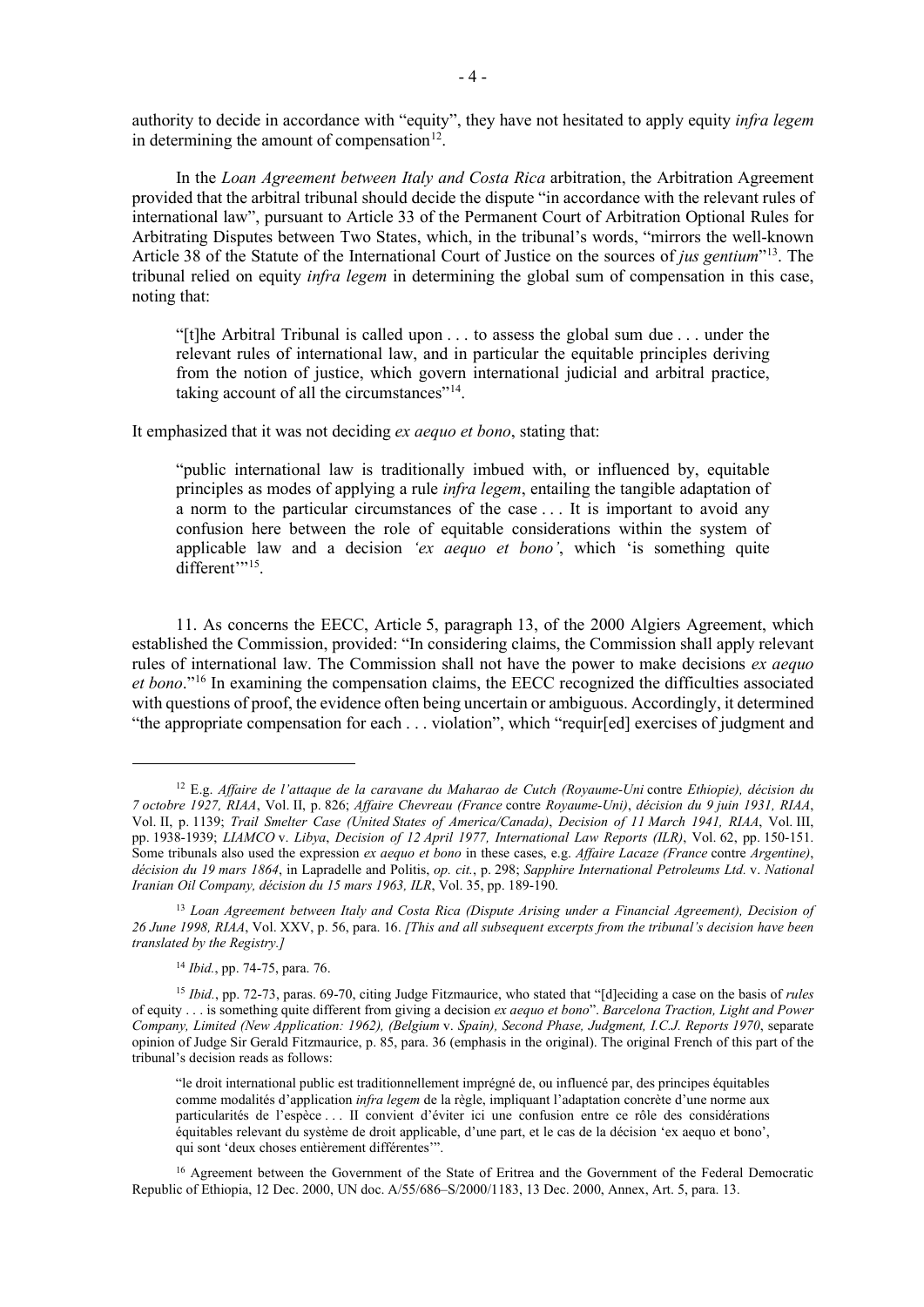approximation". It "made the best estimates possible on the basis of the available evidence"<sup>17</sup>. While not expressly referring to equitable considerations, it is clear that the EECC took account of them in determining the amount of compensation.

12. In *Corfu Channel*, in fixing the amount of compensation, the Court considered what would be the "true measure of compensation", "reasonable" figures, and a "fair and accurate" estimate of the damage sustained<sup>[18](#page-4-1)</sup>. This language indicates that the Court took account of equitable considerations in determining the amount of compensation.

13. In more recent compensation judgments, the Court has explicitly referred to equitable considerations. In *Diallo*, it stated that the "[q]uantification of compensation for non-material injury necessarily rests on equitable considerations" and noted that "[e]quitable considerations have guided" arbitral tribunals and regional human rights courts in "their quantification of compensation for non-material harm"<sup>[19](#page-4-2)</sup>. In particular, it quoted a judgment of the European Court of Human Rights which stated that, for determining damage, "[i]ts guiding principle is equity"<sup>[20](#page-4-3)</sup>. It also quoted a judgment of the Inter-American Court of Human Rights which affirmed that the amount of compensation for non-pecuniary damages may be determined "in reasonable exercise of its judicial authority and on the basis of equity"<sup>[21](#page-4-4)</sup>. As for the material injury suffered by Mr. Diallo, given the circumstances of the case, including the shortcomings in the evidence, the Court "consider[ed] it appropriate to award an amount of compensation based on equitable considerations"[22.](#page-4-5)

14. In *Certain Activities Carried Out by Nicaragua in the Border Area (Costa Rica* v. *Nicaragua)*, the Court observed that in the *Diallo* case it had "determined the amount of compensation due on the basis of equitable considerations", recalling that "the absence of adequate evidence as to the extent of material damage will not, in all situations, preclude an award of compensation for that damage"<sup>[23](#page-4-6)</sup>. It thus awarded "an amount that it consider[ed] approximately to reflect the value of the impairment or loss"<sup>24</sup>.

15. In the present case, the Court cites a decision of the ICC Trial Chamber in the *Lubanga* case which "reckon[ed] *ex aequo et bono*" the harm suffered by each child soldier at US\$8,000[25](#page-4-8) (paragraph 205 of the Judgment). The Court refers to this decision merely as one example of the

<span id="page-4-3"></span><sup>20</sup> ECtHR, *Al-Jedda* v. *United Kingdom*, Judgment of 7 July 2011 (Grand Chamber), Application No. 27021/08, para. 114.

<span id="page-4-4"></span><sup>21</sup> IACtHR, *Cantoral Benavides* v. *Peru*, Judgment of 3 December 2001 (reparation and costs), Series C, No. 88, para. 53.

<span id="page-4-5"></span><sup>22</sup> *Ahmadou Sadio Diallo (Republic of Guinea* v. *Democratic Republic of the Congo), Compensation, Judgment, I.C.J. Reports 2012 (I)*, p. 337, para. 33. See also *ibid.*, p. 338, para. 36.

<span id="page-4-6"></span><sup>23</sup> *Certain Activities Carried Out by Nicaragua in the Border Area (Costa Rica* v. *Nicaragua), Compensation, Judgment, I.C.J. Reports 2018 (I)*, pp. 26-27, para. 35.

<sup>24</sup> *Ibid.*, pp. 38-39, para. 86.

<span id="page-4-0"></span><sup>17</sup> EECC, *Eritrea's Damages Claims, Final Award*, *Decision of 17 August 2009, RIAA*, Vol. XXVI, p. 528, para. 37; EECC, *Ethiopia's Damages Claims, Final Award*, *Decision of 17 August 2009, ibid.*, p. 655, para. 37.

<span id="page-4-1"></span><sup>18</sup> *Corfu Channel (United Kingdom* v. *Albania), Assessment of Amount of Compensation, Judgment, I.C.J. Reports 1949*, p. 249.

<span id="page-4-2"></span><sup>19</sup> *Ahmadou Sadio Diallo (Republic of Guinea* v. *Democratic Republic of the Congo), Compensation, Judgment, I.C.J. Reports 2012 (I)*, pp. 334-335, para. 24.

<span id="page-4-8"></span><span id="page-4-7"></span><sup>25</sup> *The Prosecutor* v. *Thomas Lubanga Dyilo*, ICC-01/04-02/06, Trial Chamber II, Decision Setting the Size of the Reparation Award for which Thomas Lubanga Dyilo is Liable, 21 December 2017, para. 259.